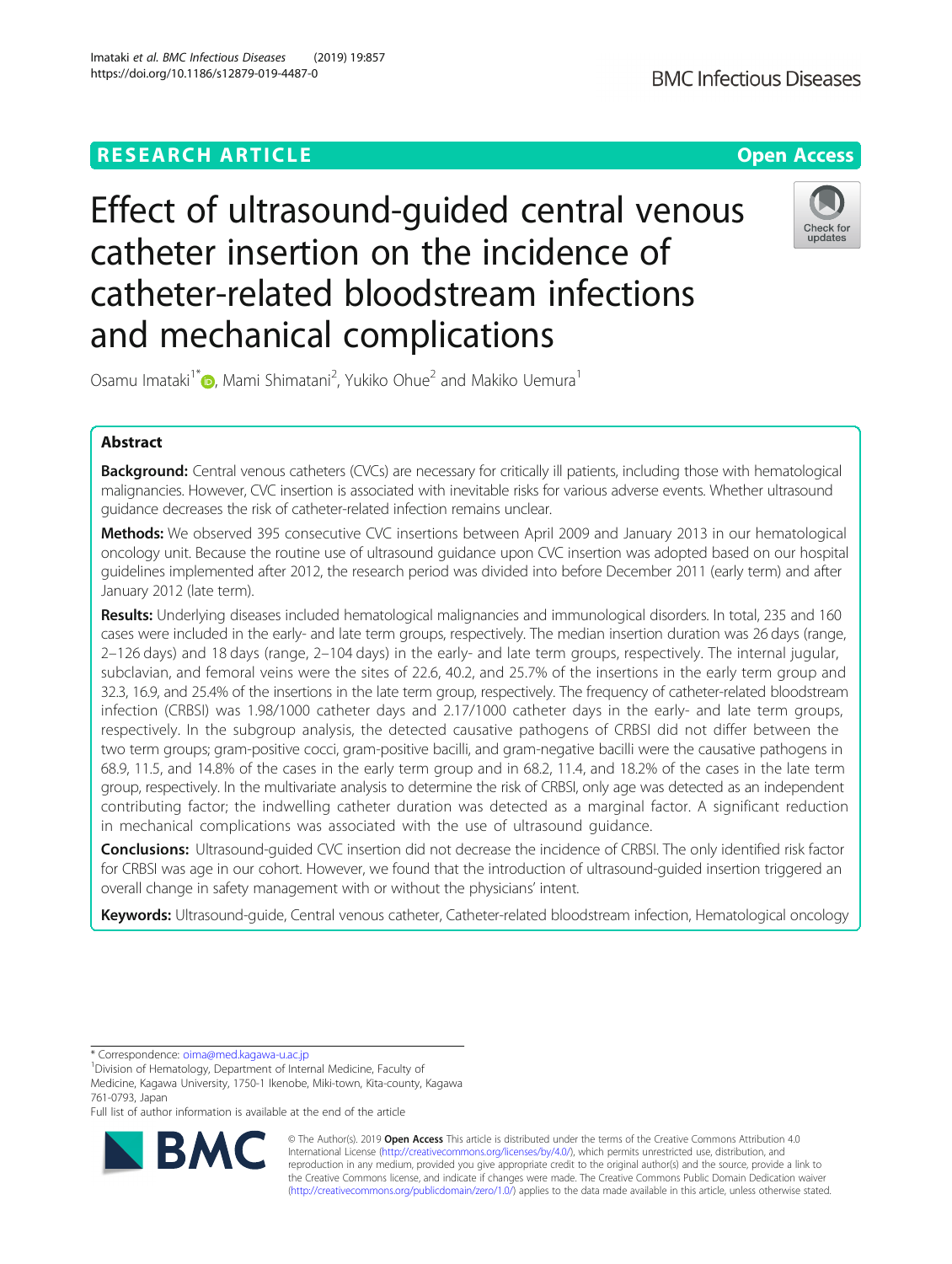# Background

Central venous catheters (CVCs) are a useful treatment modality for patients who require intensive critical care. A CVC allows intravenous administration of drugs and parenteral nutrition support. Although CVCs enable the delivery of medications and nutritional support that cannot be administered safely via a peripheral vein, their use is inevitably associated with adverse events, including mechanical complications, deep venous thrombosis, and catheter-related infections [[1,](#page-6-0) [2\]](#page-6-0). Accordingly, the Healthcare Infection Control Practices Advisory Committee (HICPAC) guidelines for the prevention of intravascular catheter-related infections [\[3,](#page-6-0) [4](#page-6-0)] recommend the following procedures: hand hygiene, aseptic technique, maximal barrier precautions, skin decontamination, and catheter site dressing regimens. However, when determining additional precautions for catheter-related infections, little has been elucidated regarding whether ultrasoundguided catheter insertion reduces the incidence of such infections, including catheter-related bloodstream infection (CRBSI).

# Methods

## Study patients and inclusion criteria

We conducted a retrospective cohort study to investigate the incidence of CRBSI following CVC placement with or without ultrasound guidance. We observed 395 consecutive CVC insertions performed between April 2009 and January 2013 (3 years and 10 months). The study population included patients with hematological or immunological diseases who required CVC replacement for nutritional support and/or intravenous drug treatment.

The research period was divided into two terms based on substantial differences in the use of ultrasoundguided CVC insertion in the hematological oncology unit: before December 2011 (early term) and after January 2012 (late term). Between the early and the late terms, the insertion maneuvers changed from a blind approach to an ultrasound-guided approach after 2012.

#### Treatment regimens

The following devices were used in this study: SMAC Plus MicroNeedle (15G, 13 cm or 12G, 20 cm; Covidien Tokyo Inc., Tokyo, Japan), Argyle peripherally inserted central catheter (PICC) kit (4.5Fr, 60 cm; Covidien Tokyo, Japan), Arrow triple lumen (7Fr; Arrow, Tokyo, Japan), and Blood Access UK catheter kit, double (11Fr; UNITIKA, Tokyo, Japan).

All of the practitioners involved in this study had attended a hospital training program providing information on the standard insertion technique. The need for a CVC was determined by each practitioner; the practitioners also determined the preferred CVC device and the insertion site for each patient. Maximal sterile barrier precautions were routinely adopted. A 10% tincture of povidone iodine was used for skin preparation, and Tegaderm Transparent Film Dressing (3 M Japan, Tokyo, Japan) was used as the routine catheter site dressing unless otherwise specified. Study competency in CVC insertion was guaranteed by the training of the CVC providers. Our institute demands institutional certification to perform CVC/PICC insertion, which is only granted after the regulated orientation and training program and three instances of practical performance under a qualified instructor. All the CVC/PICC providers, who were a combination of staff and residents, were certified according to Kagawa University Hospital institutional regulation. The staff practitioners  $(N = 24)$  all had > 4 years of experience (median 5, range 4–15 years) in CVC/PICC intervention performance. The residents  $(N = 32)$  had < 4 years of experience (median 2, range 1– 3 years). We used 10% povidone iodine solution for skin decontamination for the preparation of CVC/PICC insertion. Chlorhexidine gluconate dressing (CHGD) was applied as a form of infection prevention for stem cell transplantation. Levofloxacin and azoles were used as prophylactic antimicrobials during chemotherapy. Other interventions were not applied.

#### Definition

A bloodstream infection (BSI) [\[5](#page-6-0)] was defined by the first set of positive blood cultures in a series [[6](#page-6-0)]. To distinguish between a true BSI and contamination, more than two investigators critically analyzed the blood culture results. In addition, a CRBSI [[5,](#page-6-0) [7](#page-6-0)] was defined as a positive culture result from at least one peripheral blood sample, a catheter tip culture positive for the same microorganism as the peripheral blood sample, and clinical signs of bacteremia. The concomitance of any other source of bacteremia was clinically assessed. The diagnosis of catheter-related infection was made in accordance with the HICPAC guidelines definition [\[4](#page-6-0)]. Mechanical complications included arterial puncture, hematoma, and pneumothorax. The grading scales used in assessing complications were from the Common Terminology Criteria for Adverse Events Version 4.0 [https://ctep.cancer.](https://ctep.cancer.gov/protocolDevelopment/electronic_applications/CTC.htm) [gov/protocolDevelopment/electronic\\_applications/CTC.](https://ctep.cancer.gov/protocolDevelopment/electronic_applications/CTC.htm) [htm](https://ctep.cancer.gov/protocolDevelopment/electronic_applications/CTC.htm). The grade 1 to 4 pneumothoraxes are asymptom-

atic, symptomatic, sclerosis and/or operative intervention indicated, and life-threatening, respectively. The grade 1 hematoma has mild symptoms, grade 2 has minimally invasive evacuation or aspiration indication, grade 3 has transfusion or radiologic, endoscopic, or elective operative intervention indicated, and grade 4 has life-threatening consequences. The grade 1 bleeding has mild symptoms, grade 2 has medical intervention indicated, grade 3 has transfusion or radiologic, endoscopic, or operative intervention indicated, and grade 4 has life-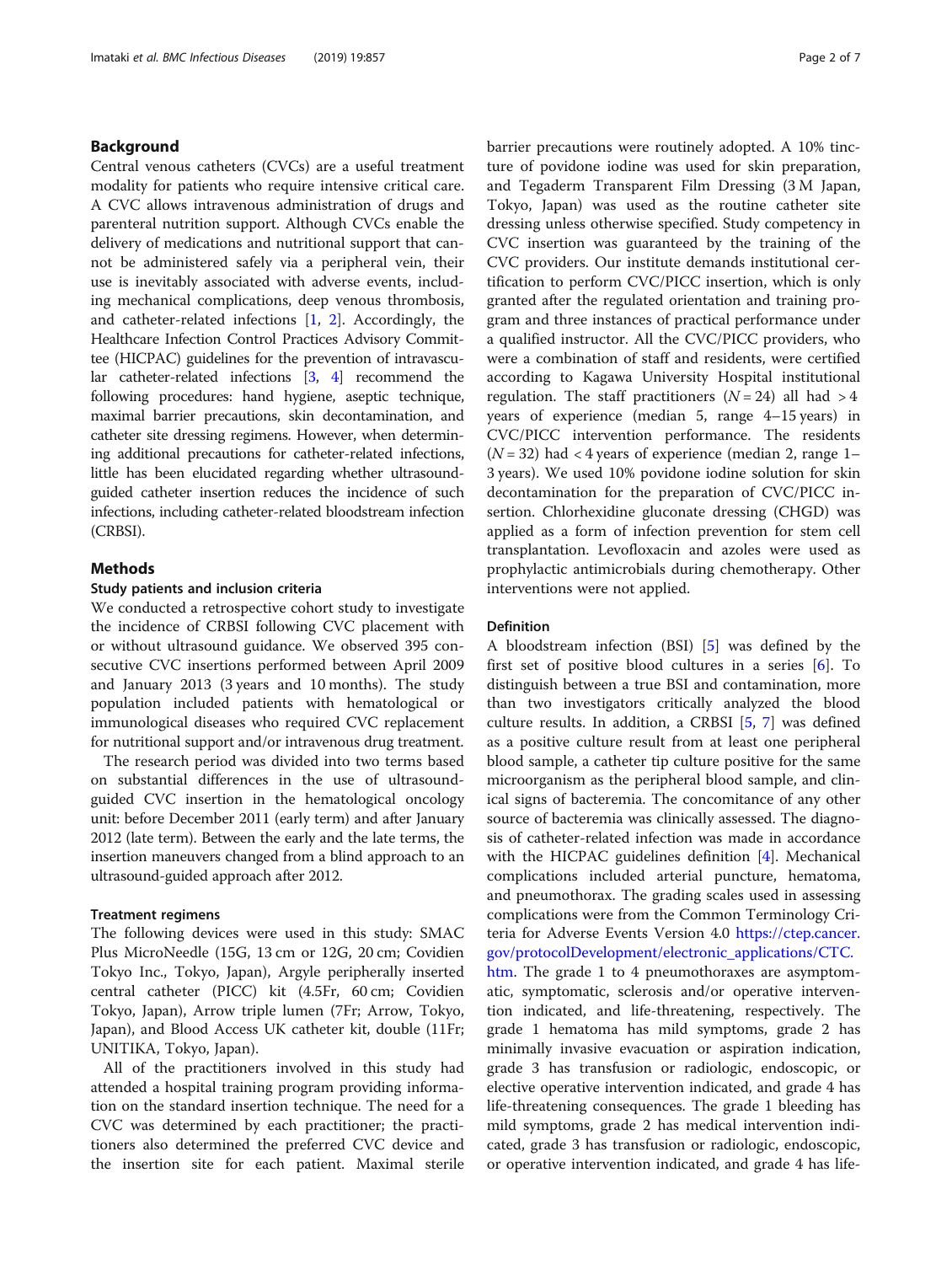<span id="page-2-0"></span>threatening respiratory or hemodynamic compromise. We evaluated comorbidities using the Charlson comorbidity index, which is a common and useful tool for evaluating general complications, and organ dysfunction [[8\]](#page-6-0). The primary endpoint of the study was to determine the effect of ultrasound guidance in CVC insertion on the incidence of CRBSI.

## Statistical analysis

We used basic statistics and described representative values for the patients' backgrounds. To compare values between the two groups, a two-tailed paired Student's  $t$ -test was used for the parametric analyzes, and the Wilcoxon signed-rank test was used for the non-parametric analyzes. The contributing risk factors for catheter-related infection were analyzed using the multivariate analysis method. For the multivariate analysis, we evaluated patient background (age, sex, and clinical characteristics) and catheter conditions (insertion site, catheter indwelling duration, catheter insertion situation, and catheter device) as independent variables, and the onset of CRBSI as a dependent variable using the regression model. All potential confounders were included as independent variables. A stepwise selection procedure was used to build the multivariable logistic regression model using the above background risk variables. The entry criterion was set at  $P < 0.15$ . Statistical significance was defined as  $P < 0.05$ . An interrupted time-series analysis (TSA) was performed to analyze the trends and test the significance over the study period  $[9]$  $[9]$ . The *t*-test or Chi-squared test was used to compare values between the two groups. For the comparison tests, P-values < 0.05 were considered significant. Statistical analyzes were performed using SPSS version 19.0 J software (SPSS Japan, Tokyo, Japan).

# Ethical issues

This study was conducted in accordance with the ethical standards of the responsible committee on human experimentation (Kagawa University Hospital Institutional Review Board, IRB) and with the Declaration of Helsinki (1964, amended most recently in 2008) of the World Medical Association.

# Results

The patients' characteristics are presented in Table 1 and Fig. [1.](#page-3-0) A total of 395 insertion cases were surveyed in the hematological oncology unit. The underlying conditions of the patients included hematological or immunological diseases, including hematological malignancies ( $n = 340$ ), immunological disorders such as autoimmune diseases ( $n = 35$ ), and solid malignancies ( $n =$ 20).

Of the 395 cases recruited in this study, 235 cases were included in the early term and 160 in the late term. The

Table 1 Patients' characteristics according to the study period

|                                               |                  | Early term<br>Non-guided | Late term<br>Ultrasound-guided | $P$ -value               |
|-----------------------------------------------|------------------|--------------------------|--------------------------------|--------------------------|
| Number of patients                            |                  | 235                      | 160                            |                          |
| Median age (range)*                           |                  | 59 (19 - 85)             | 53 (20-78)                     | < 0.0001                 |
| Gender (female/male)*                         |                  | 122/133                  | 101/59                         | 0.0018                   |
| Insertion duration*, median<br>(range) [days] |                  | $26(2-126)$              | $18(2-104)$                    | < 0.0001                 |
| Charlson comorbidity index                    |                  | $2.9(0-11)$              | $2.8(0-8)$                     | 0.681                    |
| Hospitalization days                          |                  | $90(1-318)$              | $66(3-308)$                    | 0.0002                   |
| Total observation [catheter days]             |                  | 7210                     | 3231                           | $\overline{\phantom{m}}$ |
| Site direction (%)                            | Right            | 76.3                     | 78.1                           | 0.599                    |
|                                               | Left             | 17.5                     | 14.6                           |                          |
| Insertion site (%)                            | Internal jugular | 22.8                     | 32.5                           | < 0.0001                 |
|                                               | Subclavian*      | 44.7                     | 19.9                           |                          |
|                                               | Femoral          | 31.1                     | 33.8                           |                          |
|                                               | Others           | 0.4                      | 13.2                           |                          |
| Number of lumens (%)                          | Single           | 2.2                      | 9.3                            | 0.0348                   |
|                                               | Double*          | 86.4                     | 68.2                           |                          |
|                                               | Triple           | 8.3                      | 15.2                           |                          |
|                                               | Others           | 1.3                      | 0.7                            |                          |
| Usage of PICC*, among all cases (%)           |                  | 0.4                      | 13.2                           | 0.0003                   |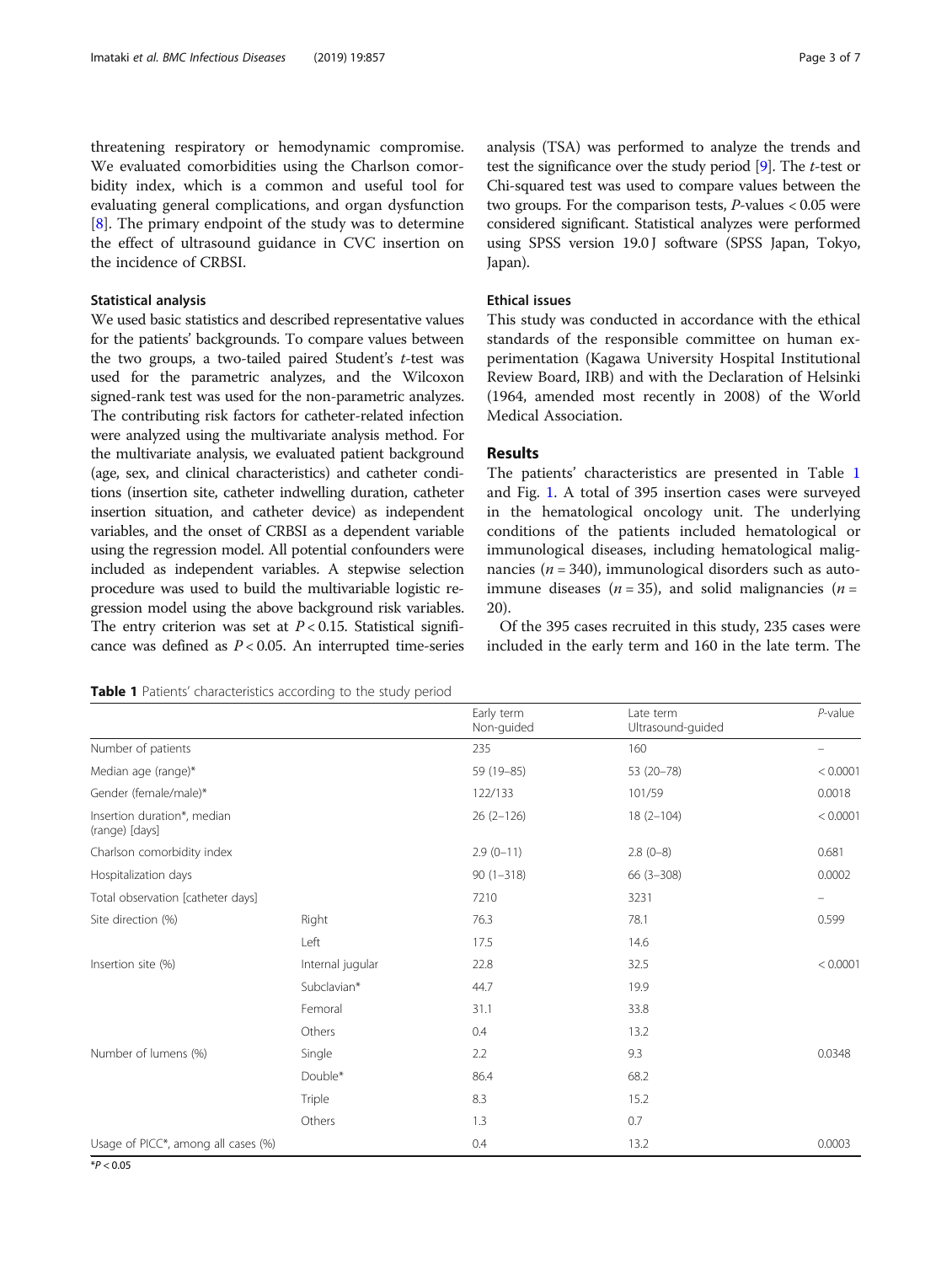<span id="page-3-0"></span>

median insertion duration was 26 days (range, 2–126 days) in the early term and 18 days (range, 2–104 days) in the late term (Table [1](#page-2-0)). The insertion duration was significantly shorter in the late term than in the early term  $(P < 0.0001$ ; Fig. 1). We observed 7210 and 3231 catheter days in the early and late terms, respectively (Table [1\)](#page-2-0). During the early term, 22.8, 44.7, and 31.1% of the insertions were performed at the internal jugular, subclavian, and femoral veins, respectively. During the late term, 32.5, 19.9, and 33.8% of the insertions were performed in these respective places (Table [1](#page-2-0)). The clinical outcomes are summarized in Fig. 2. The ultrasoundguided insertion approach became a routine practice in

the late term. The frequency of CRBSI was 1.98/1000 catheter days and 2.17/1000 catheter days in the early and late terms, respectively. The cumulative incidence of CRBSI at 100 days was 25.4 and 30.8% in the early and late terms, respectively (Fig. 2). The accumulation was slightly higher in the late term than in the early term; however, the difference was not significant  $(P = 0.09)$ ; Fig. 2). The post-hoc estimated power was 0.177. We also performed an interrupted TSA with a Poisson regression model using monthly rates of CRBSIs. This analysis did not reveal a significant difference between before and after the ultrasound-guided method. This analysis supported the counterfactual "the incidence

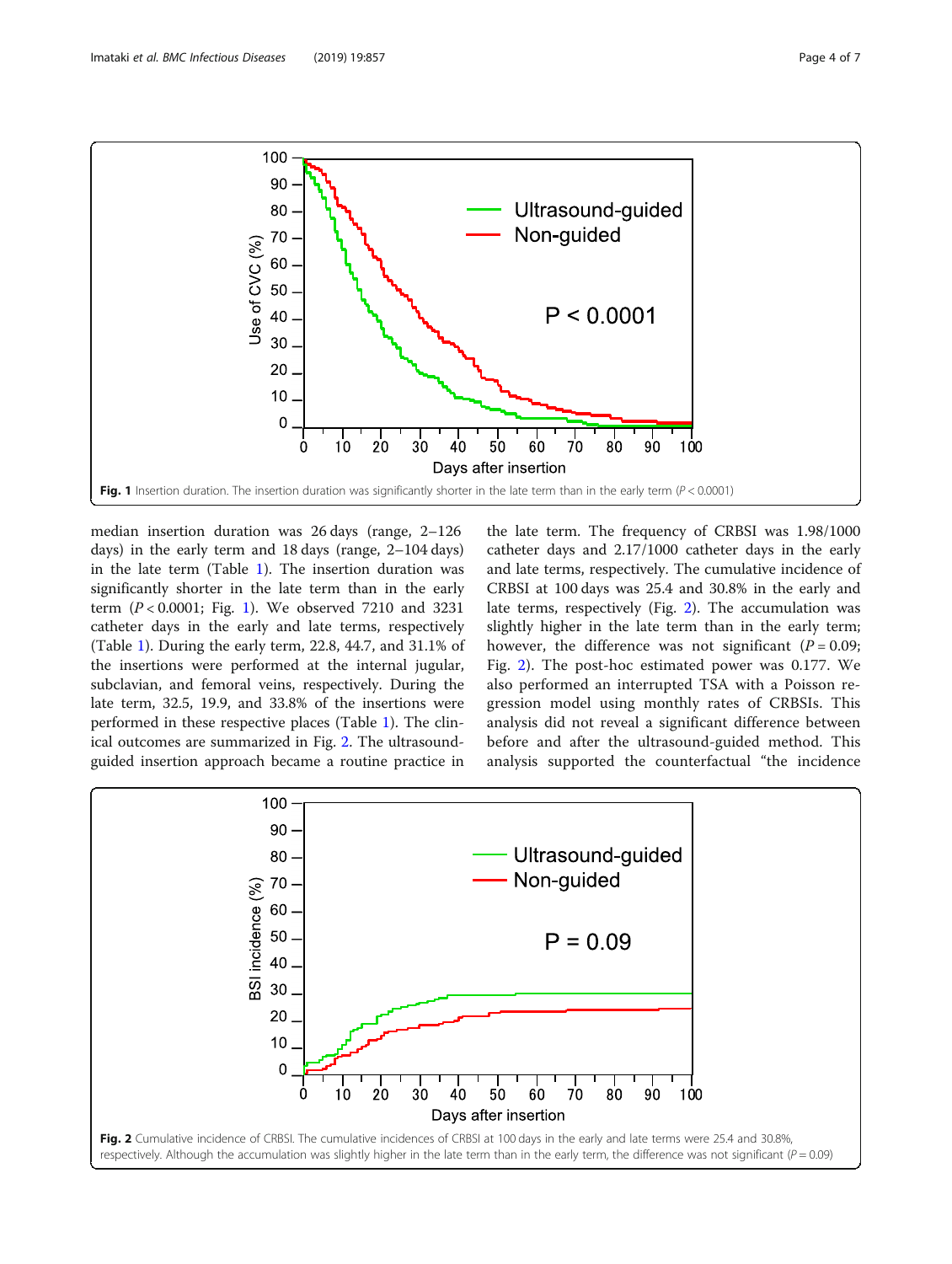trend of CRBSI continues unchanged pre- and postintervention period" (Fig. 3). The average incidence of CRBSI was 9.15 (standard deviation, 7.41) and 12.87 (6.62) in the pre- and post-intervention periods, respectively ( $P = 0.1215$ ). The observed effect size d was calculated as 0.530, which was an intermediate effect size.

Mechanical comorbidities decreased from 0.055 (13/ 235) to 0.000 (0/160) incidences/insertions after the introduction of the ultrasound-guided insertion approach. The cumulative incidence of mechanical comorbidities was 2.01 and 0.00% per insertion, respectively. The observed complications were grade 2 pneumothorax in two cases, grade 3 pneumothorax in eight cases, and grade 2 hematoma with grade 1 bleeding in three cases. In the subgroup analysis, the proportion of detected causative pathogens in the CRBSI cases did not differ between the two terms; gram-positive cocci, gram-positive bacilli, and gram-negative bacilli were the causative pathogens in 68.9, 11.5, and 14.8% of the cases, respectively, in the early term and in 68.2, 11.4, and 18.2% of the cases, respectively, in the late term. In the multivariate analysis to determine the risk of CRBSI, only age was detected as an independent contributing factor ( $P = 0.0091$ ); the indwelling duration was detected as a marginal factor  $(P = 0.0868)$  (Table [2\)](#page-5-0).

The controlled-cohort study revealed that CHGD use decreased the incidence of CRBSI caused by Staphylococcus species (1/11 cases versus 11/34 cases with and without the use of CHGD, respectively), but this difference was not significant ( $P = 0.1294$ ). The overall incidence of bacteria including other organisms was comparable in the two groups at approximately 30% each (3/11 cases versus  $16/34$  cases, respectively;  $P = 0.2481$ ). In cases without CHGD use, the documented organisms included Staphylococcus epidermidis  $(n = 6)$ , methicillin-resistantS. aureus  $(n = 1)$ , S. hominis  $(n = 2)$ , S. simulans  $(n = 1)$ , Staphylococcus species  $(n = 1)$ , Streptococcus species  $(n = 1)$ 1), Capnocytophaga species  $(n = 1)$ , Stenotrophomonas maltophilia  $(n = 1)$ , Escherichia coli  $(n = 1)$ , and gramnegative bacilli  $(n = 1)$  (unidentified species). In cases with CHGD use, S. epidermidis  $(n = 1)$ , Stenotrophomonas maltophilia  $(n = 1)$ , and *Enterococcus faecium*  $(n = 1)$  were documented.

# **Discussion**

Ultrasound-guided CVC insertion did not significantly decrease the incidence of CRBSI in this study. A previous study reported the incidence of CRBSI to be 24.5% in hematological malignancies, including in recipients undergoing stem-cell transplantation  $[10]$  $[10]$ , which is comparable to the rate observed in our study. The interrupted TSA also did not find clear differences between before and after ultrasound-guided insertion was applied. This analysis was adjusted for time-varying cofactors, such as line type, insertion site, and duration of line use. The other concomitant differences observed after the introduction of the ultrasound-guided approach in our cohort survey can be summarized as follows: (1) a significant decrease in insertion using the subclavian vein approach, (2) a clear increase in insertion using the internal jugular vein approach, (3) a significantly shorter CVC insertion duration, (4) a preference for the right site direction, (5) reduced double-lumen catheter use, and (6) positive selection of the PICC insert. All of these were intentional trends in our hospital related to a decrease in CVC-related complications. These interventions were partially recommended



2011 and January 2012)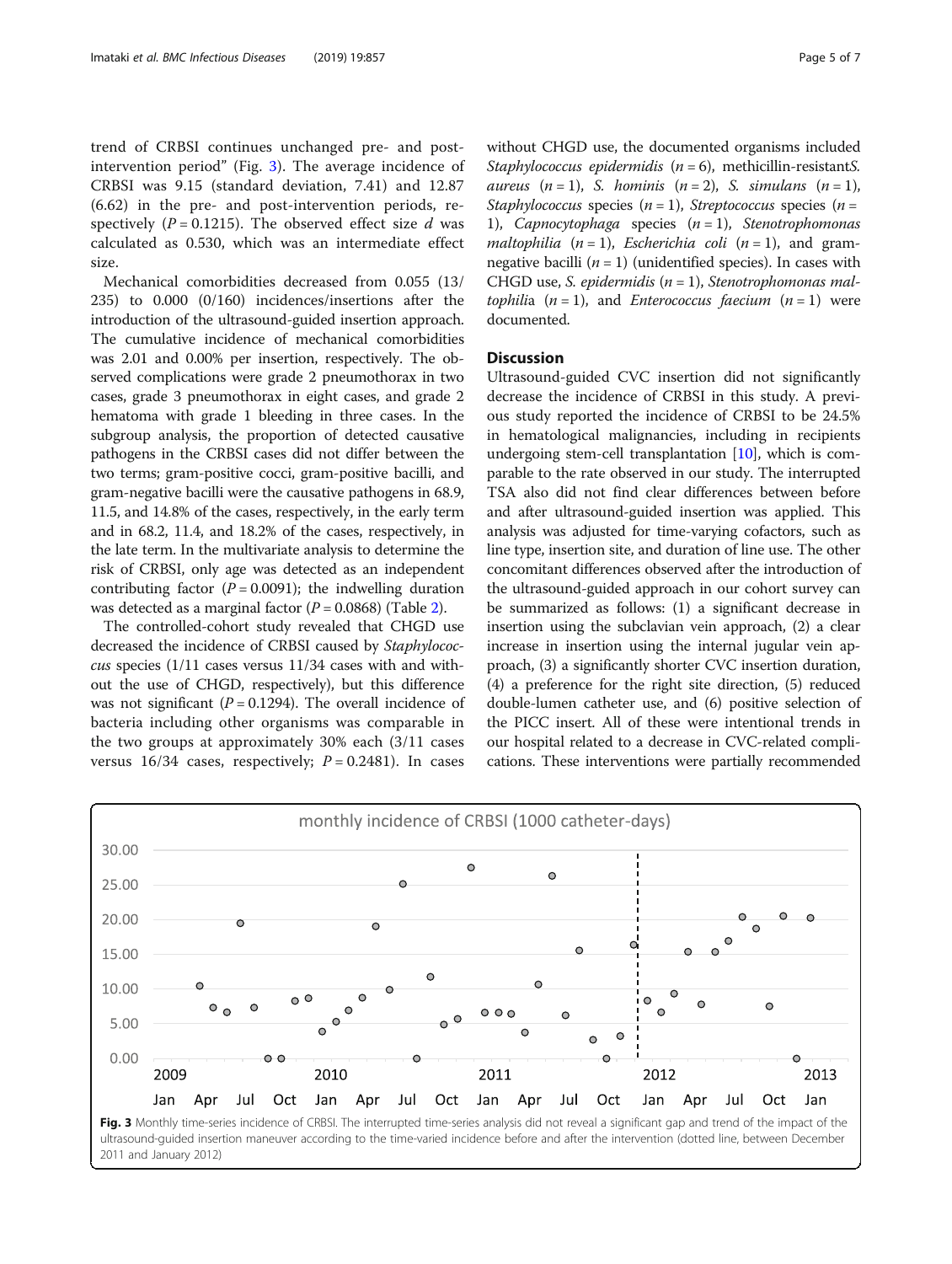| Clinical situations       | Contributing factors                                         | Odds ratio | 95% CI           | $P$ -value |
|---------------------------|--------------------------------------------------------------|------------|------------------|------------|
| Patients' characteristics | Age                                                          | 3.520      | $0.003 - 0.032$  | $0.0091*$  |
|                           | Sex                                                          | 1.380      | $-0.078 - 0.407$ | 0.2270     |
|                           | Absolute neutrophil upon insertion                           | $-0.275$   | $-0.001 - 0.001$ | 0.4557     |
| Catheter conditions       | Resident performance                                         | 0.807      | $-0.742 - 0.328$ | 0.2257     |
|                           | Insertion direction (right or left)                          | 1.064      | $-0.282 - 0.329$ | 0.6399     |
|                           | Insertion site (internal jugular,<br>subclavian, or femoral) | 0.987      | $-0.424 - 0.415$ | 0.6888     |
|                           | Catheter indwelling duration                                 | 0.013      | $-0.023 - 0.002$ | 0.0868     |
|                           | Ultrasound-quided                                            | 0.833      | $-0.635 - 0.274$ | 0.7201     |
|                           | Number of lumens                                             | 0.787      | $-0.021 - 0.001$ | 0.9475     |
|                           | Size of catheter                                             | 1.365      | $-0.085 - 0.398$ | 0.4877     |

<span id="page-5-0"></span>Table 2 Multivariate analysis for the contributing factors of CRBSI

CI confidence intervals  $*P < 0.05$ 

by the Department of Safety Management in our hospital. Although all of these changes may contribute to a decreased incidence of BSI, the patient-day-based incidences of BSI and CRBSI did not decrease during the study period. In contrast, mechanical complications significantly decreased after the introduction of the ultrasound-guided CVC insertion approach. The trend of CVC insertion maneuvers for improving patient safety reported in our study led to in-house preference recommendations: (1) a shorter insertion period and early catheter removal, (2) a right internal jugular vein approach using a single lumen, and, if applicable, (3) the use of PICC inserted under ultrasound-guided puncture with CHGD dressing. We believe that these recommendations are required to prevent multiple adverse risks including BSI. We advocate that the trend of CVC insertion maneuvers should be based on the governance for safety among community opinions.

The ultrasound-guided CVC cannulation is a safer procedure than the landmark technique [\[11](#page-6-0)]. Previous studies have suggested that ultrasound-guided catheter insertion results in other favorable benefits as well, such as an increased rate of successful catheterization [\[12\]](#page-6-0). In one study, authors reported a 100% success rate with ultrasound guidance [[13](#page-6-0)]. Furthermore, a valuable movie indicating a detailed technique and methodology can be previewed in an electronic journal [\[14](#page-6-0)]. Additional reported benefits include lower mean access time and mean attempt number [\[13](#page-6-0)] and reduced complications, such as hematoma, carotid puncture, hemothorax, and pneumothorax [[13,](#page-6-0) [15](#page-6-0), [16](#page-6-0)]. However, the authors in that report did not evaluate other late incidental complications, including local site infection, deep venous thrombosis, CRBSI, and catheter occlusion. Our study cohort also indicated a striking reduction of mechanical complications—pneumothorax, hematoma, and thoracic bleeding. With the PICC approach, it is anatomically impossible to puncture in error. But ultrasound-guided cannulation

comprehensively achieved an extremely high success rate, 98.32%, in a recent report [[15](#page-6-0)]. Ultrasound-guided cannulation can be adopted at any site—internal jugular vein, subclavian vein, brachiocephalic vein, and so on—and is not limited to adult or child patients [[12](#page-6-0)–[15,](#page-6-0) [17](#page-6-0)–[19](#page-6-0)]. The wide acceptance of ultrasound-guided insertion makes it a standard procedure for CVC/PICC [\[17](#page-6-0), [20](#page-6-0)]. This safety is also achievable by the environmental factors [\[21\]](#page-6-0).

Our survey demonstrated an intervention that triggered an overall shift in the management of CVC insertion to minimize the risks contributing to mechanical complications (pneumothorax and hematoma or other organ injuries) [[18](#page-6-0)], which is a key CVC-related adverse event, whether it is intentional or unintentional. Training time is needed to increase the skill in the use of the ultrasound technique by any providers [\[22](#page-6-0), [23\]](#page-6-0). But we did not observe a time lag in the effect of ultrasound guidance [[23](#page-6-0)]. The ultrasound technique brought a quick and significant improvement in the safety of CVC insertion [[23](#page-6-0)]. We did not evaluate other CVC-related adverse events, such as catheter-related thrombosis or embolism, because these events are not directly associated with ultrasoundguided insertion. Nevertheless, the incidence of CRBSI did not change after the introduction of ultrasound-guided CVC insertion. A major limitation of our study was its non-randomized, observational cohort design. Another central limitation of our study was the large differences in the patients' background characteristics. The complete exclusion of bias should be qualified and warranted by further prospective randomized studies. Another limitation of our investigation is the possibility of misclassification bias of the CRBSI diagnosis because the quantitative catheter tip culture was not the standard clinical practice in our institute throughout the study period. Finally, ultrasound guidance should only be performed by practitioners fully trained in this technique. After all, a new controlled and randomized study in the future to assess the efficacy